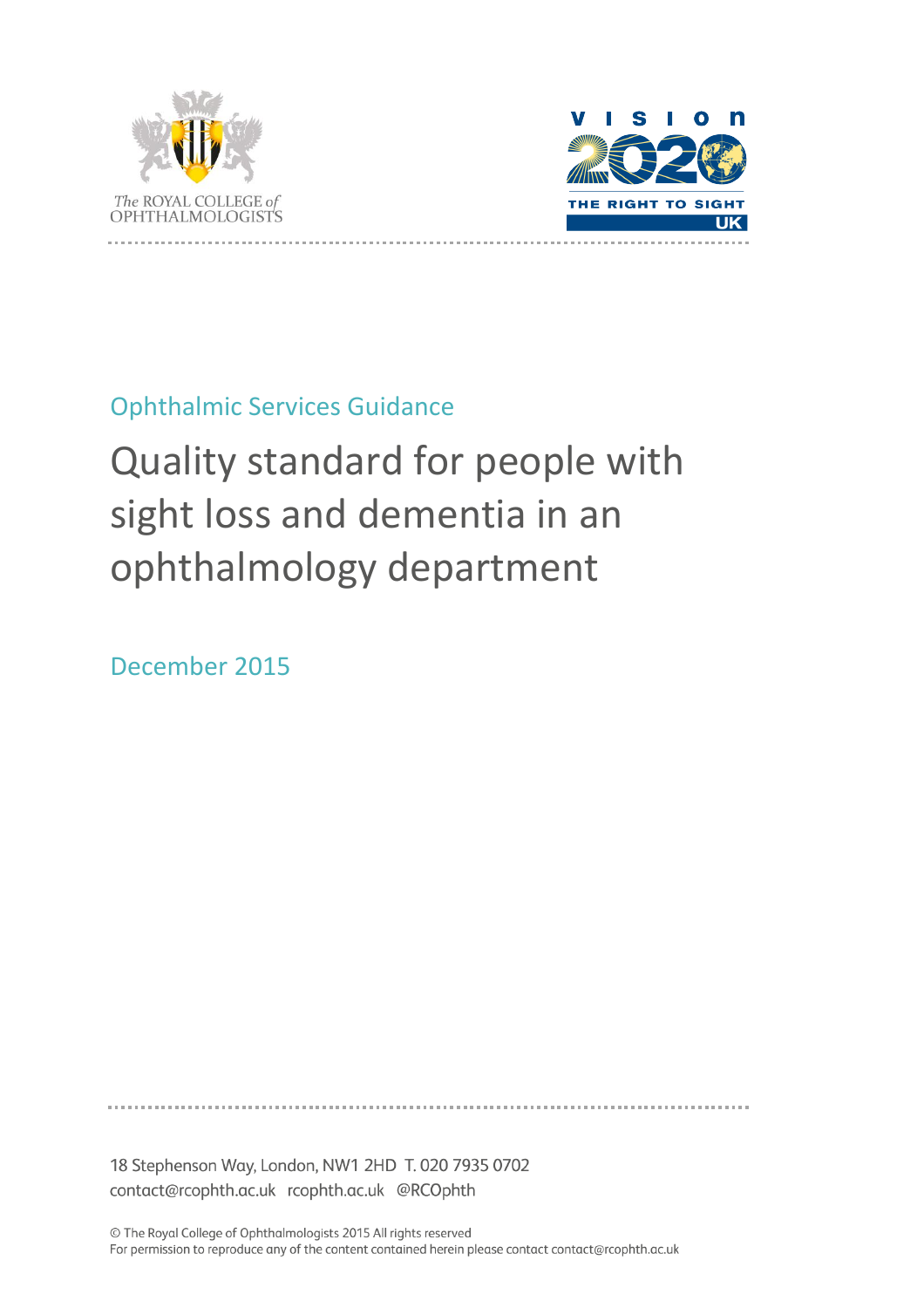## **Contents**

| Section                                                                                                                                                                                               | Page             |
|-------------------------------------------------------------------------------------------------------------------------------------------------------------------------------------------------------|------------------|
| <b>Executive Summary</b><br>1.<br>Introduction<br>2.<br>Using this quality standard<br>3.<br>Identifying people with dementia<br>4.                                                                   | 3<br>3<br>5<br>5 |
| Quality Statement 1. People with sight loss and dementia receive care from<br>healthcare professionals appropriately trained in sight loss and dementia.                                              | 6                |
| Quality Statement 2. People with sight loss and dementia, and their carers,<br>are provided with accessible information and the support they require to<br>participate in decisions about their care. | 7                |
| Quality Statement 3. People with sight loss and dementia, and their carers,<br>can safely and effectively attend ophthalmology appointments.                                                          | 9                |
| Quality Statement 4. People with sight loss and dementia have a shorter<br>wait in clinic and a longer appointment.                                                                                   | 11               |
| Quality Statement 5. People with sight loss and dementia, and their carers,<br>receive accessible information about vision and eye health.                                                            | 12               |
| Quality Statement 6. When people with sight loss and dementia cannot<br>perform a standard vision test, a functional vision assessment is used.                                                       | 13               |
| Quality Statement 7. People with sight loss and dementia are referred to<br>local support services via agreed pathways.                                                                               | 15               |
| References<br>Appendix 1 Members of the VISION 2020 UK Dementia and Sight Loss<br>Interest Group Committee.                                                                                           | 17<br>18         |
| Appendix 2 Source documents used for creating the quality standard.                                                                                                                                   | 19               |

Date of review: December 2018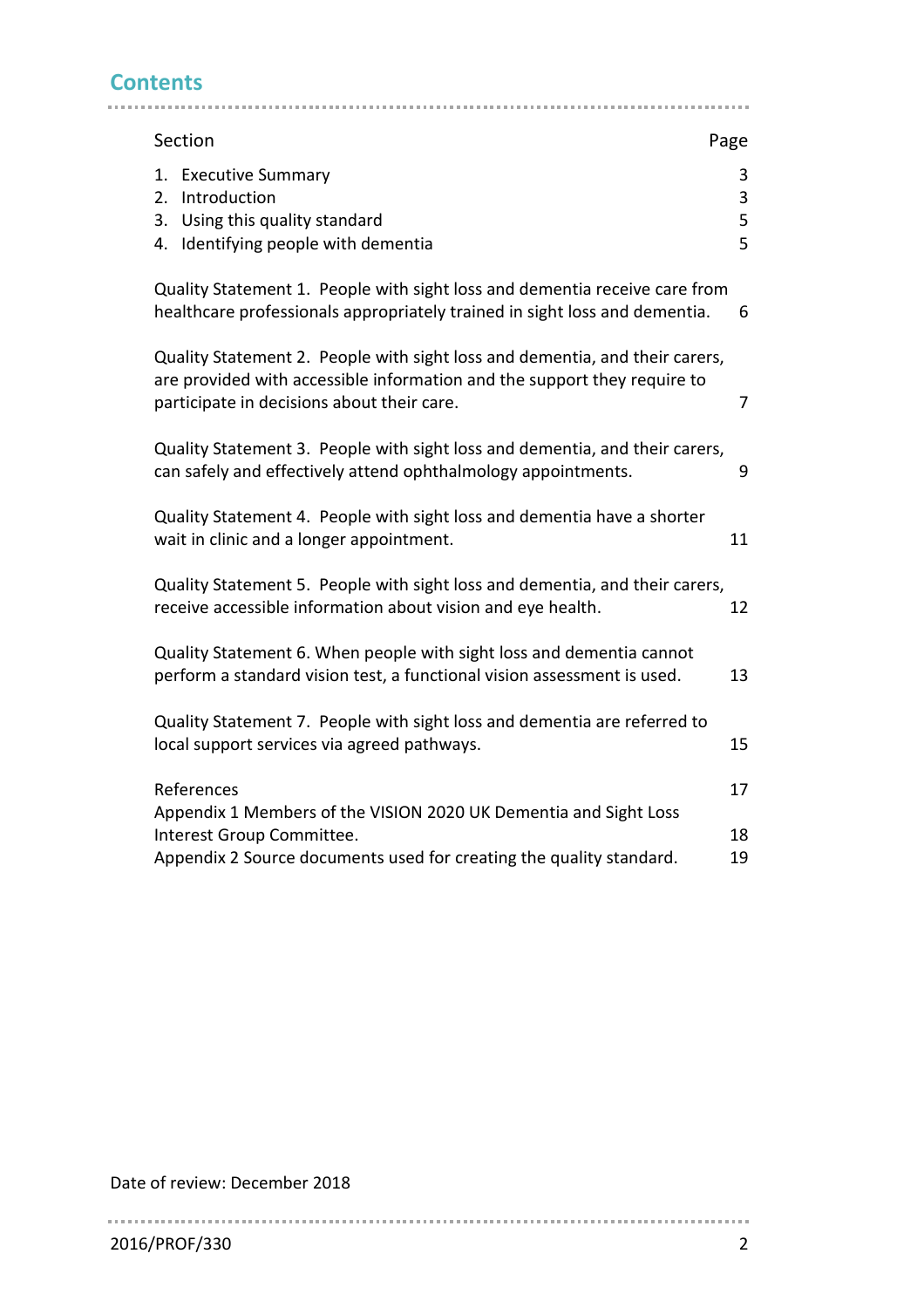### **1. Executive Summary**

Many patients who attend ophthalmology departments also have dementia. This quality standard has been developed to help ophthalmology departments provide high quality care for these patients. It addresses staff training, support to participate in decisions about care, the design of clinical areas, waiting times and appointment durations, provision of information, assessment of vision and referral for support. The breadth of what should be considered in providing care to patients with dementia in an eye clinic requires liaison between all staff, managers, and commissioners of care within the care pathway.

Patients with dementia can benefit from being identified in advance of attending their appointment; staff who have specific training around dementia; and, being provided with support to participate in decisions about care. A pathway for best interest meetings and obtaining informed consent should be identified where patients lose the capability to do so themselves.

The ophthalmology department can be designed and adapted to meet the needs of people with dementia, including lighting, colour schemes, and signage. Shorter waiting times, being offered longer consultation times and receiving accessible information about vision and eye care can be beneficial. If patients cannot use a vision chart then a functional visual assessment is useful to record in their notes. Referral to local support services can be helpful, and issuing a Certificate of Vision Impairment (CVI) (BP1 in Scotland and A655 in Northern Ireland) can facilitate someone being brought to the attention of social care services. The involvement of an Eye Clinic Liaison Officer (ECLO) or Sight Loss Adviser can be helpful.

## **2. Introduction**

There are estimated to be 850,000 people in the UK with dementia (Alzheimer's Society, 2015). Although 40,000 people aged under 65 currently have dementia, prevalence significantly increases with age. Dementia affects one in six people over the age of 80 years (Alzheimer's Society, 2015). As the demographic trend towards an ageing population continues, estimates suggest that by 2021 there will be over

one million people in the UK living with dementia (Alzheimer's Society, 2014a).

Dementia is an umbrella term, describing the loss of cognitive abilities that occur when the brain becomes increasingly damaged over time. The person's ability to remember, understand, communicate and reason, as well as their ability to perform activities of daily living, declines. There are many different types of dementia, with Alzheimer's Disease and Vascular Dementia being the most common (Alzheimer's Society 2014b).

People living with dementia frequently have other health conditions, sight loss being common among these. Sight loss among people with dementia may be caused by:

- an eye condition;
- another health condition, such as a stroke;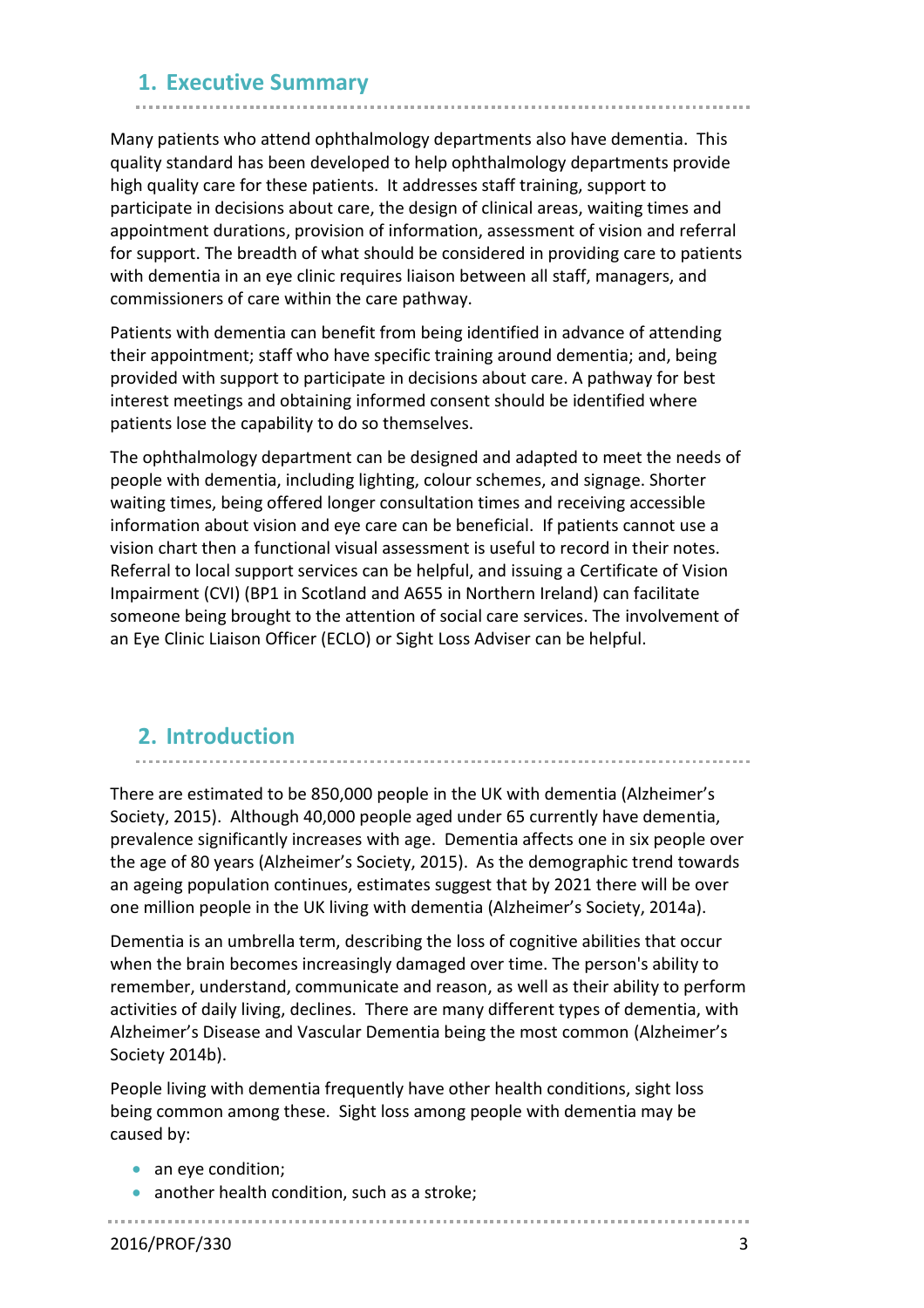- normal ageing of the eye; or,
- the dementia itself.

Estimates suggest that over 120,000 people in the UK experience co-occurring dementia and sight loss (RNIB, 2013). Both conditions collude to make daily life more difficult for the individual, and their carers. Efforts to optimise sight are crucial in order to maximize quality of life; enabling people to retain independence and reduce the risk of falls. This quality standard outlines the vital contribution that ophthalmology departments can make to ensuring that people with dementia receive appropriate eye care.

This standard was produced collaboratively for the Royal College of Ophthalmologists and VISION 2020 UK by the VISION 2020 UK Dementia and Sight Loss Interest Group (DaSLIG) Committee (see Appendix 1 for the list of organisations represented on the Committee and individual members).

The format for the standard set out here broadly follows the National Institute for Health and Care Excellent (NICE) format for quality standards.

Quality standards have been developed for a variety of different aspects of health, public health, and social care.

NICE has produced two quality standards relating to dementia:

- QS1 'Dementia: support in health and social care' covers the care provided by health and social care staff in direct contact with people with dementia in hospital, community, home-based, group care, residential or specialist care settings.
- QS30 'Supporting people to live well with dementia' applies to all social care settings and services working with and caring for people with dementia.

NICE's QS1 requires that 'dementia services should be commissioned from and coordinated across all relevant agencies encompassing the whole dementia care pathway. An integrated approach to provision of services is fundamental to the delivery of high quality care to people with dementia.' (**[www.nice.org.uk/guidance/qs1/chapter/introduction-and-overview](https://www.nice.org.uk/guidance/qs1/chapter/introduction-and-overview)**)

We have drawn on NICE's dementia quality standards to inform the quality standard set out here and have applied them to people with sight loss and dementia attending an ophthalmology department. Appendix 2 lists the full set of existing standards and documents that have informed this standard.

We would highlight the Dementia Friendly Hospitals initiative which 164 acute and non acute trusts have already committed to

(**[www.dementiaaction.org.uk/joint\\_work/dementia\\_friendly\\_hospitals](http://www.dementiaaction.org.uk/joint_work/dementia_friendly_hospitals)**). The Dementia Friendly Hospitals Charter sets out principles of what a dementia-friendly hospital should look like e.g. provision of training to staff, governance structures and the environment, and recommended actions that hospitals can take to fulfil them. The Charter gives a framework for self-assessment.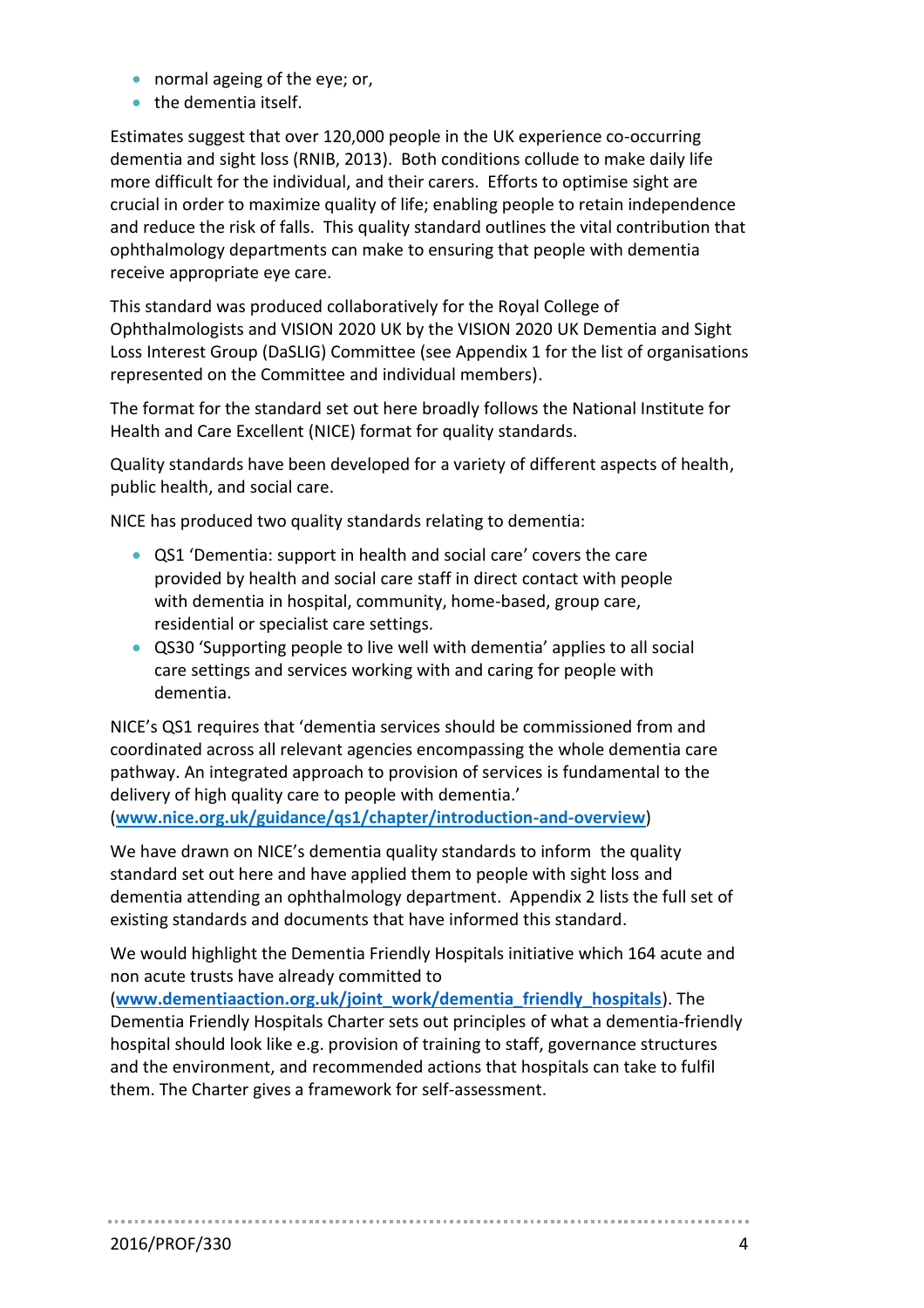## **3. Using this quality standard**

We would encourage all ophthalmology departments to carry out an assessment of the degree to which it meets the quality statements set out. Before embarking on this assessment, we advise that you obtain relevant management backing to support action based on the results. The standard will be helpful for measuring change in a particular aspect of provision over time.

You could benchmark your department's outcomes against other areas in the hospital to see how you compare, or compare your department with those in other hospitals to highlight particular areas for improvement and learn from others' practice. If you have poor results against a particular standard, consider what actions you can take to make changes, whether they are within your control or whether you need to joint work with others to make improvements. If your results are low overall you will want to use them to inform discussions at a senior level, for example around the need for environmental improvements.

### **4. Identifying people with dementia**

In order to implement a number of the quality statements it will be important to know that a person has dementia in advance of their attending your department. GPs should be asked to include information about the extent of cognitive impairment in making their referral as it is relevant to the person's care in the eye clinic and in their best interests (Caldicott Principle 7). GPs should seek consent to do this from the person with dementia. When they do not have capacity, GPs should ask the advice of a consultee, such as a family member, but can override this in the best interests of the patient.

Information sent to patients in advance of their first appointment could include a request to contact the department to alert them that they have dementia and do not anticipate this information has been passed on. A final opportunity to make this known would be upon entering the department. That a person has dementia, and as much detail as possible as to how it affects them, should be recorded and flagged on a patient's record.

The Alzheimer's Society/Royal College of Nursing leaflet 'This is Me' (**[www.alzheimers.org.uk/thisisme](http://www.alzheimers.org.uk/thisisme)**) is a tool for people with dementia to complete to let health and social care professionals know about their needs, interests, preferences, likes and dislikes and could be used in an eye clinic.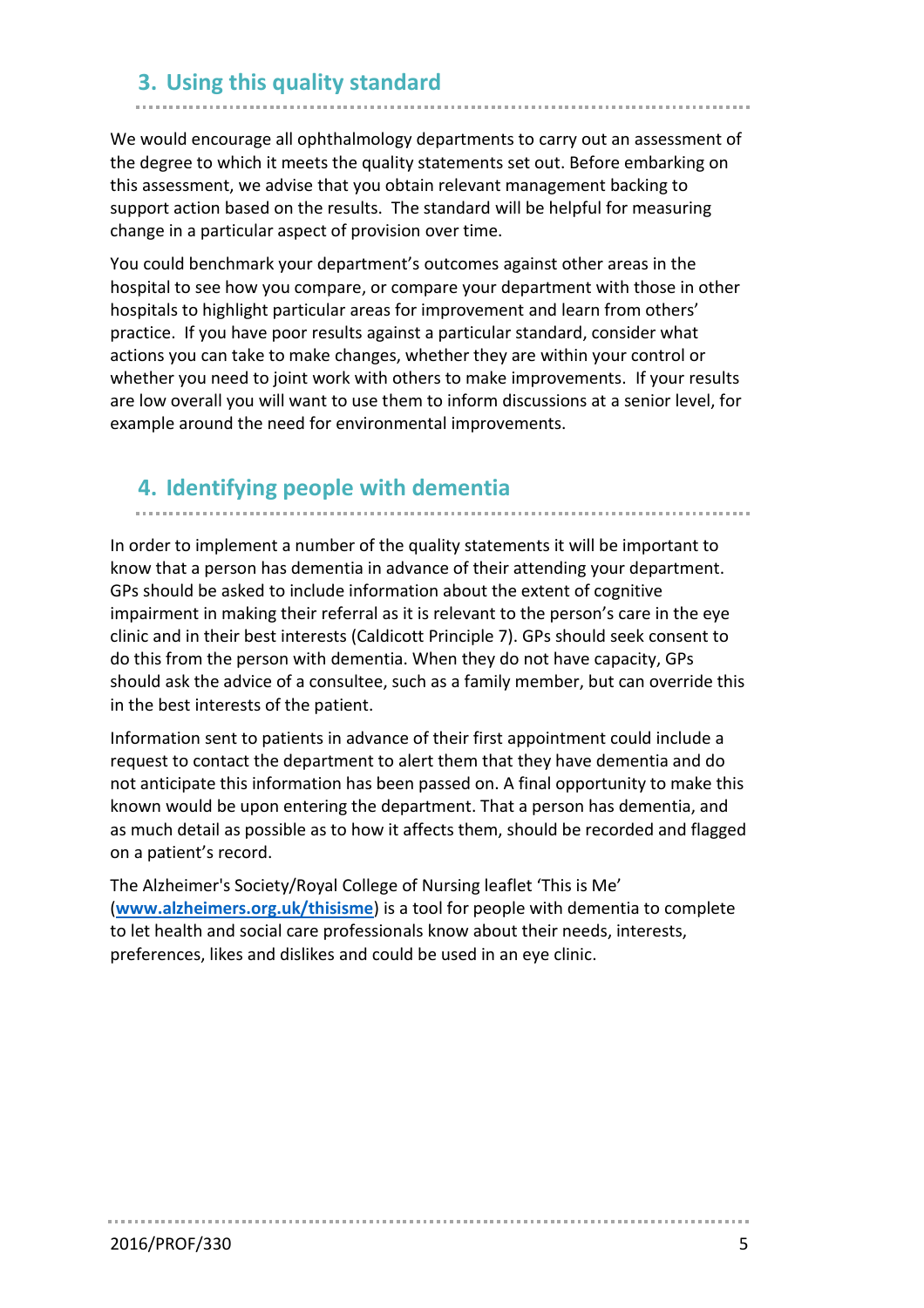**Quality Statement 1. People with sight loss and dementia receive care from healthcare professionals appropriately trained in sight loss and dementia.**

To note, RNIB UK Practice and Development Team provides training specifically in relation to sight loss and dementia throughout the UK for health and social care professionals and commissioners.

**www.rnib.org.uk/scotland-how-we-can-help-learning-disability-outreach-andassessment-scotland/complex-needs-and**

Email: [training.ukpdt@rnib.org.uk](mailto:training.ukpdt@rnib.org.uk)

**Quality measure**

**Structure:** Does your department have a programme of up to date training tailored for healthcare professionals caring for people with sight loss and dementia?

**Process:** Proportion of healthcare professionals working with people with sight loss and dementia who have sight loss and dementia care training.

**Numerator –** The number of healthcare professionals who are trained in care of people with sight loss and dementia.

**Denominator –** The number of healthcare professionals who may work with people with sight loss and dementia.

**What the quality statement means for each audience**

**Service providers** ensure that all healthcare professionals are appropriately trained in sight loss and dementia care according to their roles and responsibilities.

**Healthcare professionals** who work with people with dementia ensure they receive training in sight loss and dementia care consistent with their roles and responsibilities.

**Commissioners** ensure service providers have arrangements for training healthcare professionals in sight loss and dementia care.

**People with sight loss and dementia** can expect that the healthcare professionals who care for them will have training about sight loss and dementia.

**Carers of people with sight loss and dementia** can expect that the healthcare professionals who care for the person with sight loss and dementia will have training about sight loss and dementia.

**Data source** Structure: Local data collection.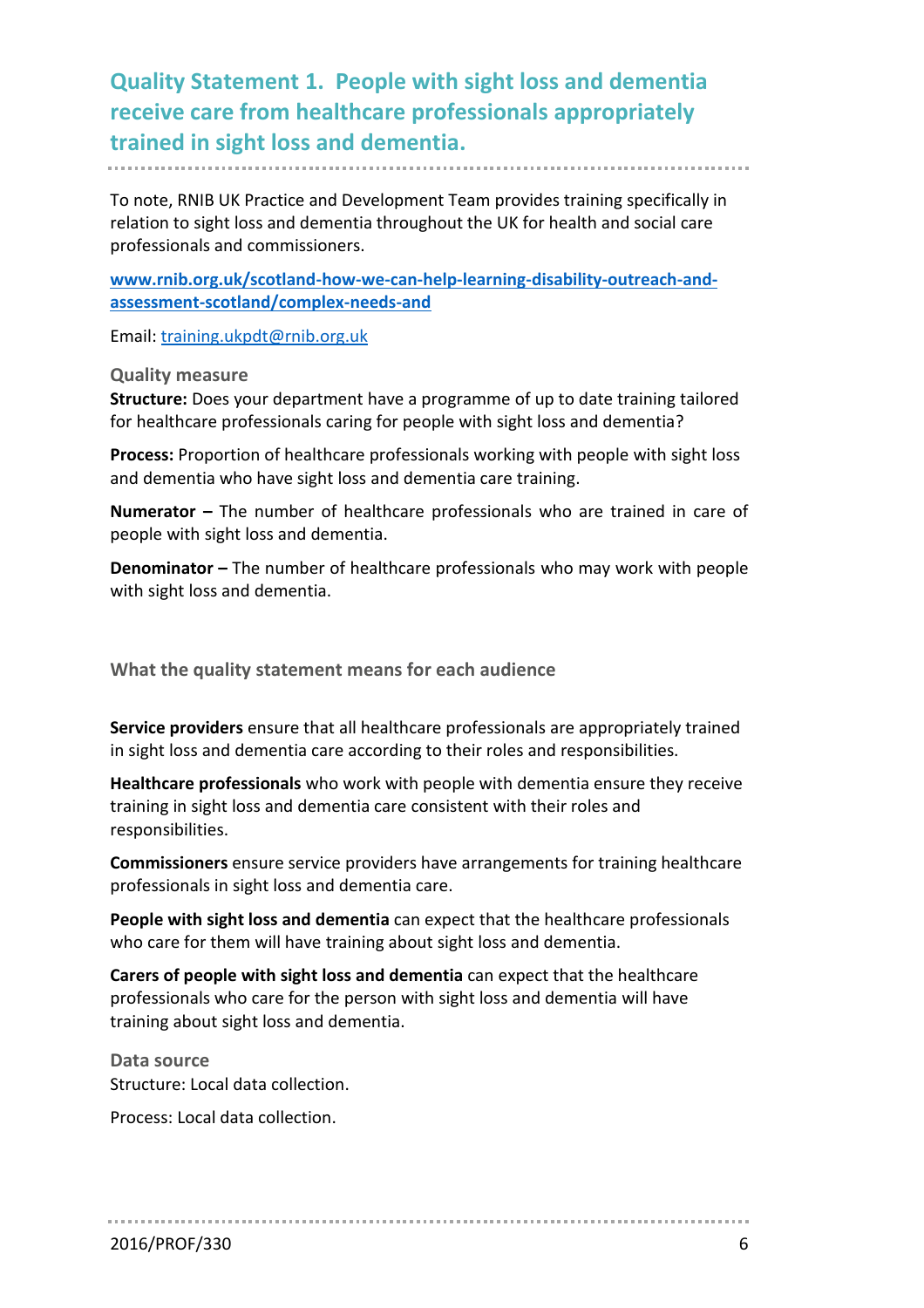**Quality Statement 2. People with sight loss and dementia, and their carers, are provided with accessible information and the support they require to participate in decisions about their care.** 

It is important to remember that people with dementia are often able to participate in decisions about their care. Choice and control in decisions can help ensure that the support provided reflects individual preferences and helps retain independence. If this is not possible, because of a decline in cognitive function and reduced capacity to make decisions or consent to care or treatment options, services may need to provide additional support; input from carers or advocacy services may need to be sought to help with decision-making.

When people with dementia lack capacity, decisions made on their behalf under the Mental Capacity Act 2005 (in England and Wales) should be made in line with the accompanying code of practice. Meeting is often helpful; as is having an independent advocate involved in decisions. The involvement of an ECLO or Sight Loss Adviser can greatly help in this situation.

It is important to note that people with sight loss and dementia may have fluctuating levels of capacity and their ability to participate in decisions should be assessed at each attendance. Being unable to participate at one visit does not automatically mean that they will not have capacity at subsequent visits. It may be necessary to offer the patient a further appointment, should the outcome of the initial attendance be unsatisfactory from either the patient or the professional's point of view.

#### **Quality measure**

**Structure:** Has your department made arrangements to ensure support is available for people with sight loss and dementia, and their carers, to participate in decisions about the care of the person with dementia?

**Process**: Calculate the proportion of people with sight loss and dementia, and their carers, who are supported to make decisions about their care.

**Numerator –** The number of people with sight loss and dementia, and their carers, who are provided support to participate in decisions about their care.

**Denominator –** The number of people with sight loss and dementia.

**What the quality statement means for each audience**

**Service providers** ensure that protocols are in place to ensure that people with sight loss and dementia are provided with support to make decisions about their care.

**Healthcare professionals** ensure that support is available for people with sight loss and dementia, and their carers, to participate in decisions about their care.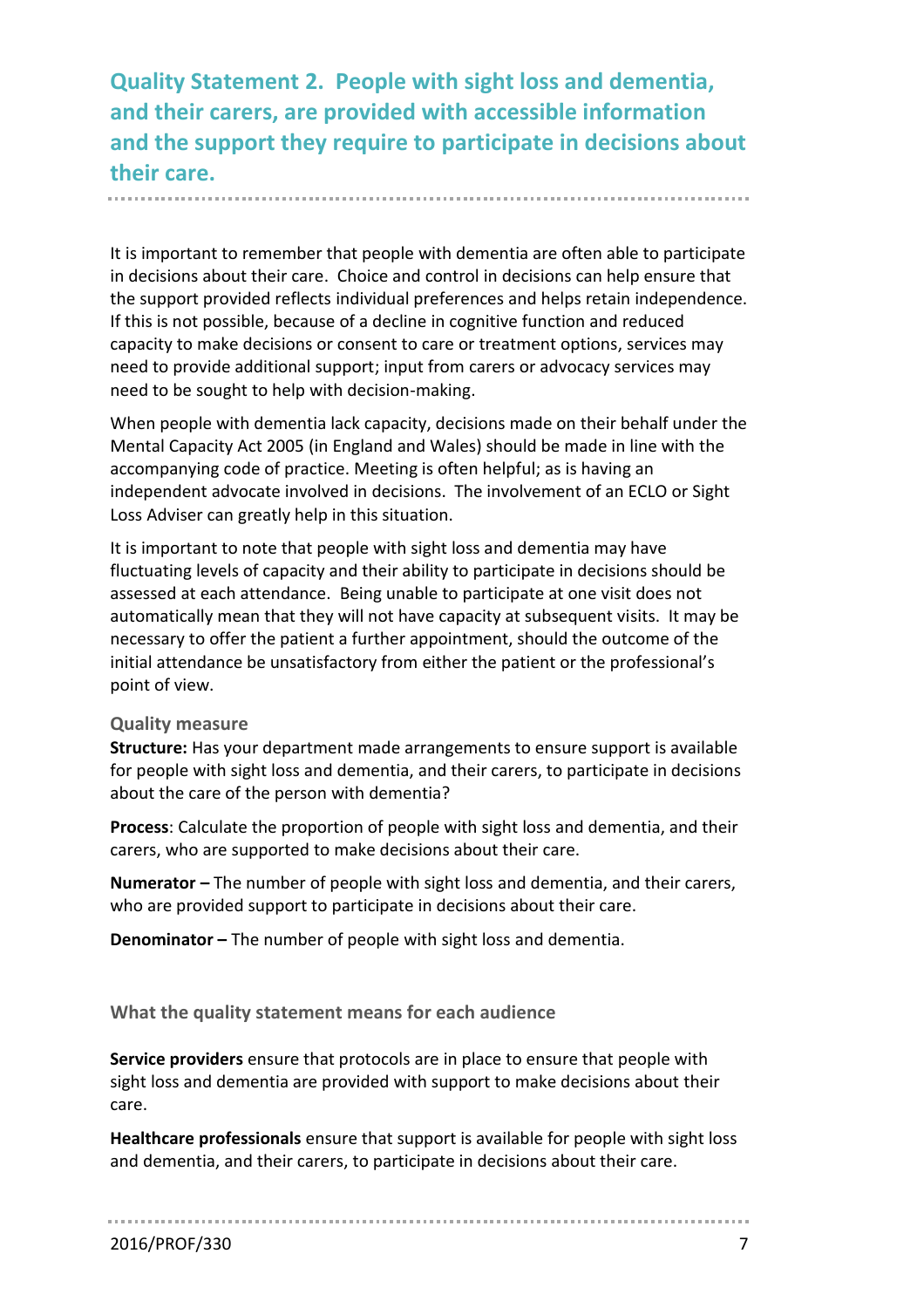**Commissioners** ensure that services are commissioned that make sure individuals with sight loss and dementia are supported to participate in decisions regarding their care.

**People with sight loss and dementia** can expect to receive support to participate in making decisions about their care.

**Carers of people with sight loss and dementia** can expect that they and the person they care for receive support to participate in decisions about their care.

**Data source**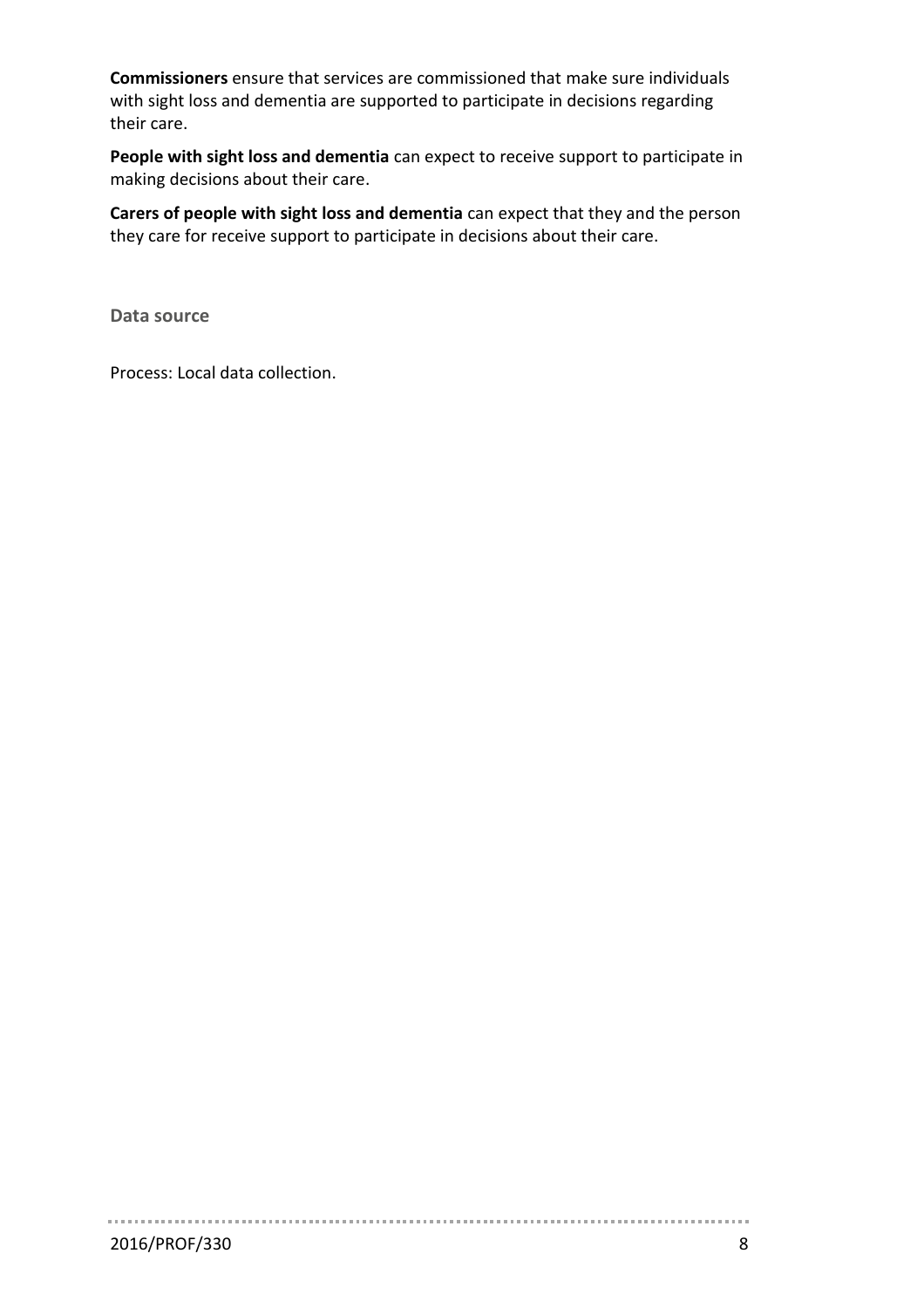**Quality Statement 3. People with sight loss and dementia, and their carers, can safely and effectively attend ophthalmology appointments.**

Ophthalmology departments are very busy places due to the high demand for treatment. They can be designed or adapted in ways that help people with dementia manage their surroundings, retain their independence, and reduce feelings of confusion and anxiety. People with sight loss and dementia often take longer to move around and can become distressed by noise, confusing signage and crowds. They will often attend with a carer, as will many other patients in the department. Quiet rooms for people with dementia, and a specific pathway for identifying and managing their clinic visit, are often helpful.

In cases where the dementia is of sufficient severity, it will affect the patient's ability to understand attendance procedures and to communicate their feelings and wishes. In some cases a pre appointment visit may help the patient become familiar and more comfortable with the surroundings.

The design and adaptation of clinics to help meet the needs of people with dementia could include changes to, and use of: lighting, colour schemes, floor coverings, assistive technology, signage, wide doorways, colour contrasts, minimising reflections and glare and notice boards. People with dementia need to be identified so that their appointments can be tailored to their needs e.g. that they bring a carer and may need a longer appointment (see also QS4).

#### **Quality measure**

**Structure:** Is your environment optimised to ensure that appointments for people with sight loss and dementia can be managed safely and effectively?

**Process:** Undertake an audit of how suitable your environment is for people with sight loss and dementia attending appointments; for example by comparing your environment to the Stirling University's Dementia Services Development Centre Virtual Hospital or using their design audit tool (see Appendix 2).

**What the quality statement means for each audience**

**Service providers** ensure that the department's environment is suitable for people with sight loss and dementia.

**Health care professionals** ensure that people with sight loss and dementia are treated in environments that are appropriate for them.

**Commissioners** ensure that services are provided in environments that are appropriate for people with sight loss and dementia, for example, that they conform to the protocols set out in the Stirling University Dementia Services Development Centre design audit (see Appendix 2).

**People with sight loss and dementia** can expect that services are provided in environments that are appropriate for them.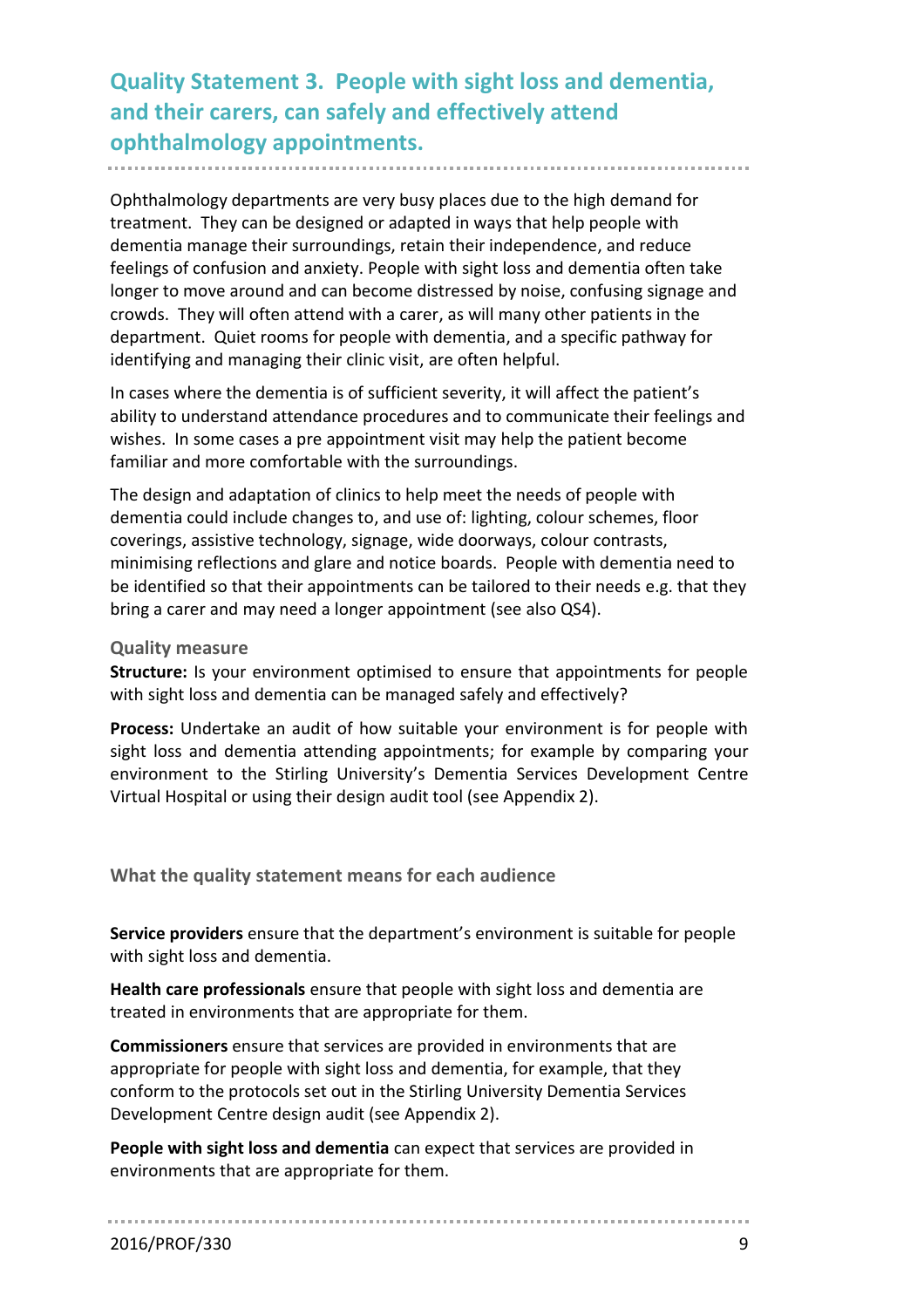**Carers of people with sight loss and dementia** can expect that services are provided in environments that are appropriate for the person they care for.

**Data source**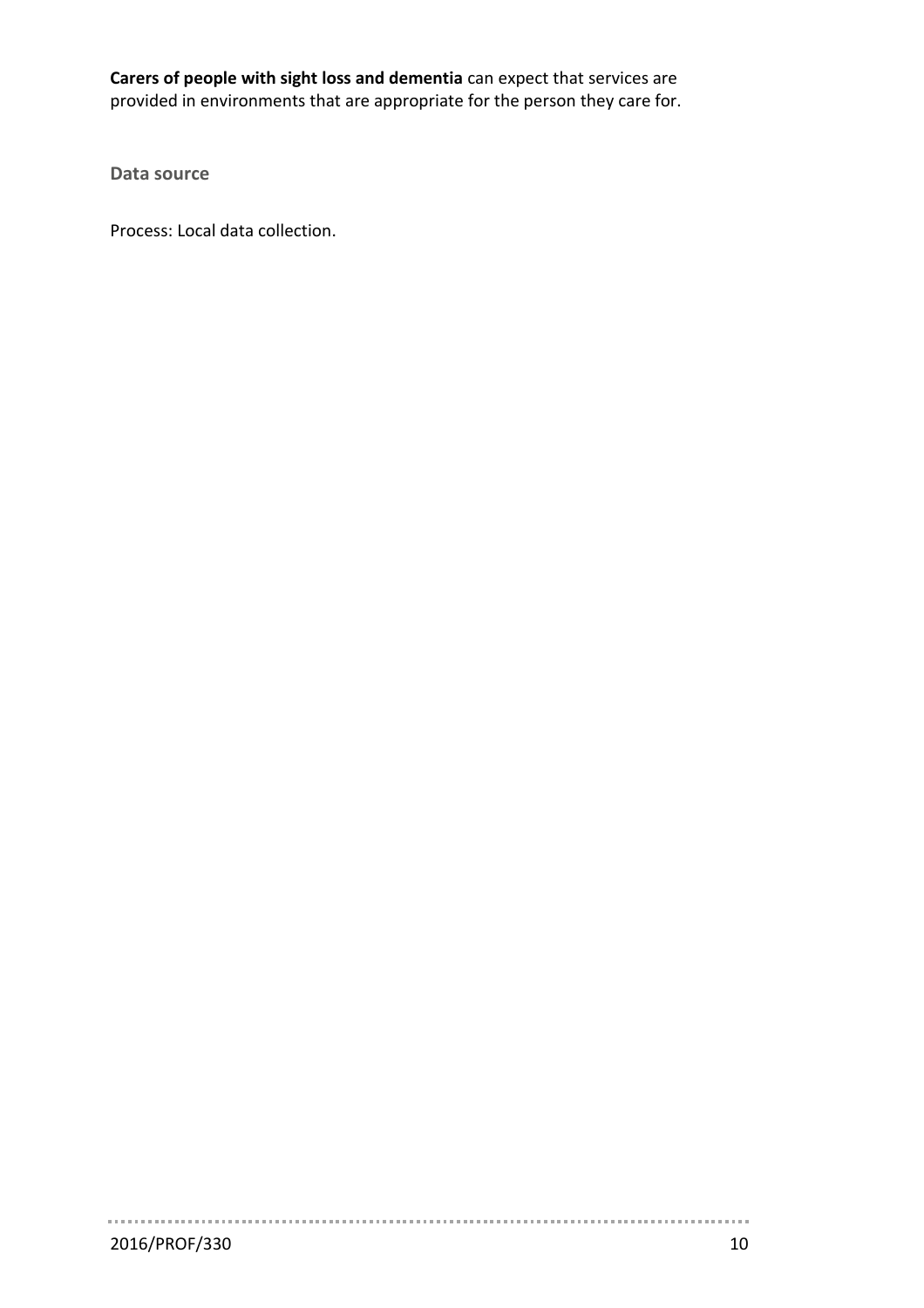## **Quality Statement 4. People with sight loss and dementia have a shorter wait in clinic and a longer appointment.**

People with dementia sometimes find it hard to cope with longer wait times in clinic. Consultations with people with dementia often take longer due to their specific requirements. Ideally people with dementia should be identified prior to attending so that a shorter wait time and longer appointments can be scheduled, or a clinic structure can be created to allow flexible appointment times. Appointments need to be individually tailored to each person's needs. Ensuring that the receptionists and clinic nurses identify people with dementia can alert the rest of the team to provide a shorter wait time and a longer appointment.

**Quality measure**

**Structure:** Has your department adopted a system to provide people with sight loss and dementia a shorter wait time and longer appointment?

**Process:** Calculate the proportion of people with sight loss and dementia that have a shorter wait time and longer appointment provided for them.

**Numerator –** The number of people with sight loss and dementia attending the department having a shorter wait time and longer appointment provided.

**Denominator –** The number of people with sight loss and dementia attending the department who require a shorter wait time and longer appointment.

**What the quality statement means for each audience**

**Service providers** ensure that arrangements are in place to provide people with sight loss and dementia with a shorter wait time and longer appointment when needed.

**Healthcare professionals** offer people with sight loss and dementia a shorter wait time and longer appointment when needed.

**Commissioners** ensure that provision is made for providing people with sight loss and dementia a shorter wait time and longer appointment when needed.

**People with sight loss and dementia** can expect to be offered a shorter wait time and longer appointment when needed.

**Carers of people with sight loss and dementia** can expect that the person they care for will be offered a shorter wait time and longer appointment when needed.

**Data source**

Process: Local data collection.

2016/PROF/330 11 12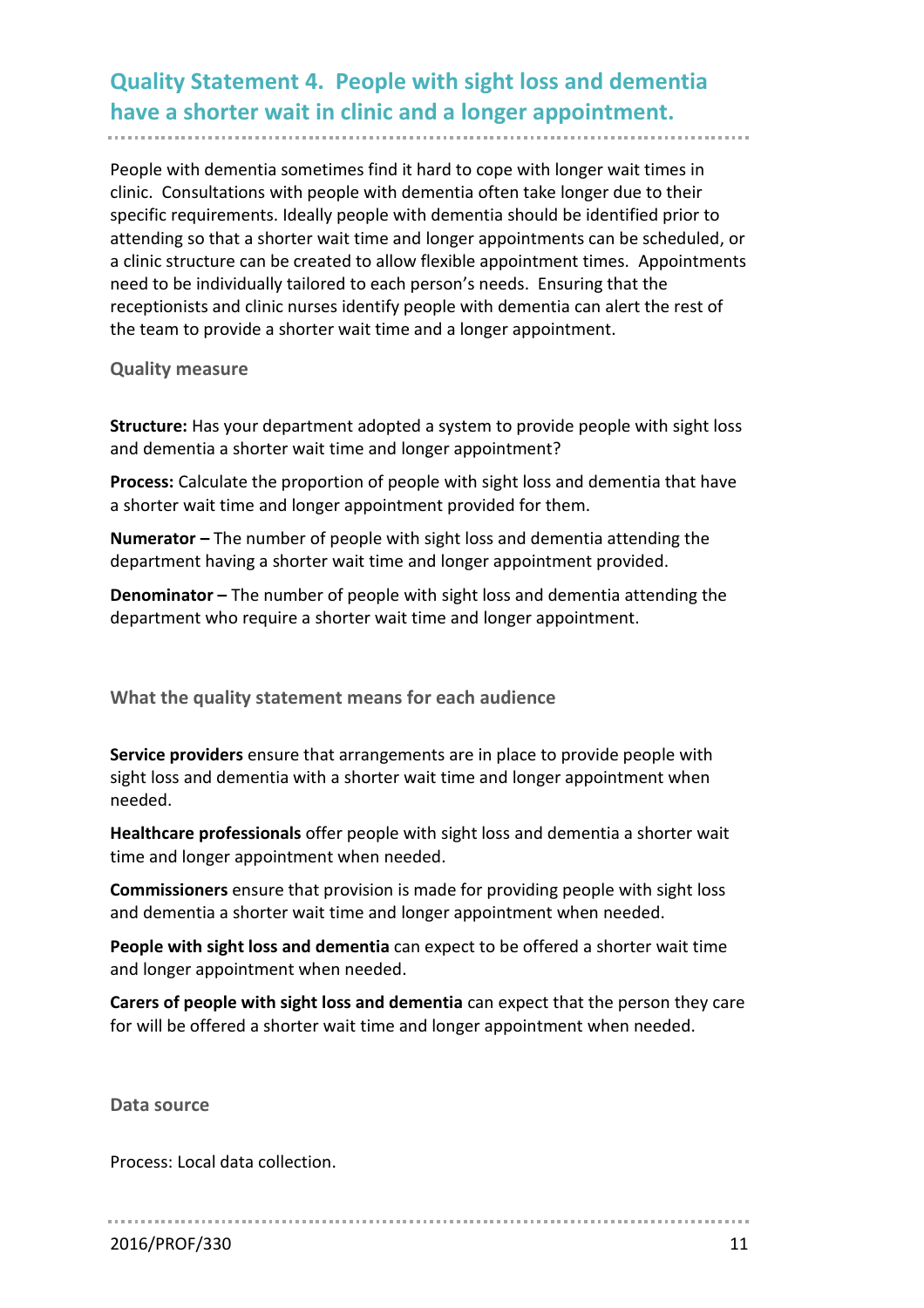**Quality Statement 5. People with sight loss and dementia, and their carers, receive accessible information about vision and eye health.**

Information should be provided in appropriate, easy to read formats and language matched to the individual's needs. Large print, Braille, electronic or audio versions may be needed. The NHS Accessible Information Standard [\(www.england.nhs.uk/ourwork/patients/accessibleinfo-2/\)](http://www.england.nhs.uk/ourwork/patients/accessibleinfo-2/) should be followed.

**Quality measure**

**Structure**: Has your department made arrangements to provide, in accessible formats, information on sight loss, eye conditions, treatment and support options for people with dementia?

**Process:** Calculate the proportion of people with sight loss and dementia receiving accessible information about their conditions, treatment and the support options in their local area.

**Numerator –** The number of people with sight loss and dementia receiving accessible information about their conditions, treatment and the support options.

**Denominator –** The number of people diagnosed with sight loss and dementia.

**What the quality statement means for each audience**

**Service providers** ensure that accessible information about sight loss, treatment and support options is available to people with sight loss and dementia, their carers, and the staff who care for them.

**Health care professionals** provide accessible information about sight loss and dementia, treatment and support options.

**Commissioners** ensure that services make available accessible information about sight loss and dementia, treatment and support options.

**People with sight loss and dementia** can expect to be provided with appropriate information about their condition, treatment and support options.

**Carers of people with sight loss and dementia** can expect to be provided with appropriate information about the condition, treatment and support options for the person they care for.

**Data source** Structure: Local data collection.

Process: Local data collection.

2016/PROF/330 12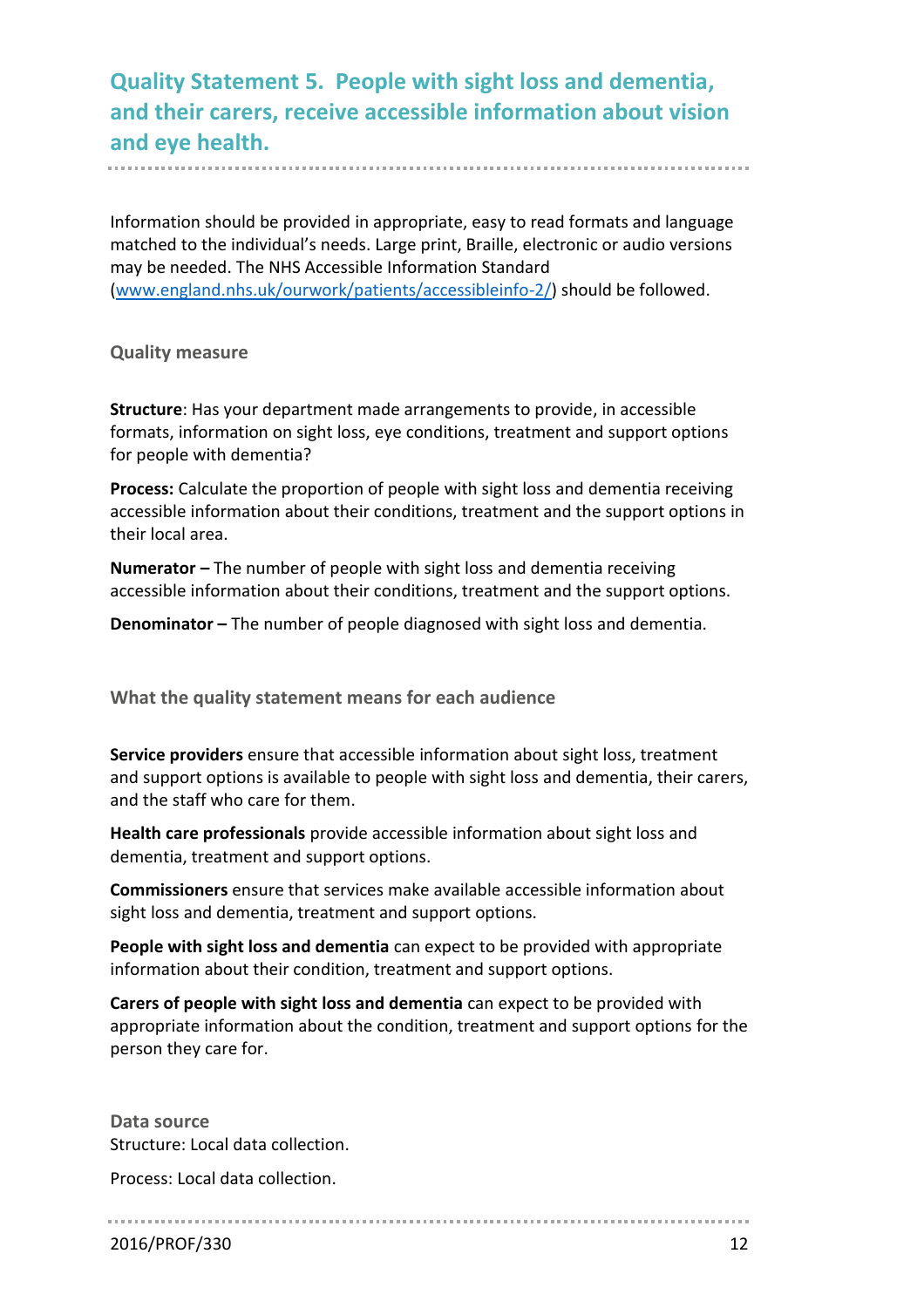**Quality Statement 6. When people with sight loss and dementia cannot perform a standard vision test, a functional vision assessment is used.** 

People with sight loss and dementia often have visual agnosia and or expressive dysphasia as well as cognitive impairment, which may make it difficult to assess their vision with a conventional vision chart. An assessment of functional vision, as well as their visual acuity if possible, recorded in the notes can be a more accurate tool for deciding on progression of sight loss. For example, recording that they enjoy reading the paper or are driving, can find food on a plate, or are confused in low light levels.

Tools that have been developed for people with a learning difficulty can be adapted for people with sight loss and dementia, such as the one created by SeeAbility [\(https://www.seeability.org/uploads/files/PDFs\\_Books\\_non\\_Easy\\_Read/Functional](https://www.seeability.org/uploads/files/PDFs_Books_non_Easy_Read/Functional_vision_assessment.pdf) vision assessment.pdf).

**Quality measure**

**Structure:** Has your department made arrangements to record the functional vision of people with dementia at each clinic visit, if required?

**Process:** Calculate the proportion of people with sight loss and dementia whose functional vision is assessed.

**Numerator –** The number of people with sight loss and dementia who have a functional vision assessment.

**Denominator –** The number of people with sight loss and dementia where a functional vision assessment is appropriate.

**What the quality statement means for each audience**

**Service providers** ensure that arrangements are in place to record the functional vision of all people with sight loss and dementia, if required.

**Healthcare professionals** can record the functional vision of people with sight loss and dementia if required.

**Commissioners** ensure that services make available functional vision assessment for people with sight loss and dementia.

**People with sight loss and dementia** can expect to have their functional vision tested if required.

**Carers of people with sight loss and dementia** can expect that the functional vision of the person they care for will be tested if required.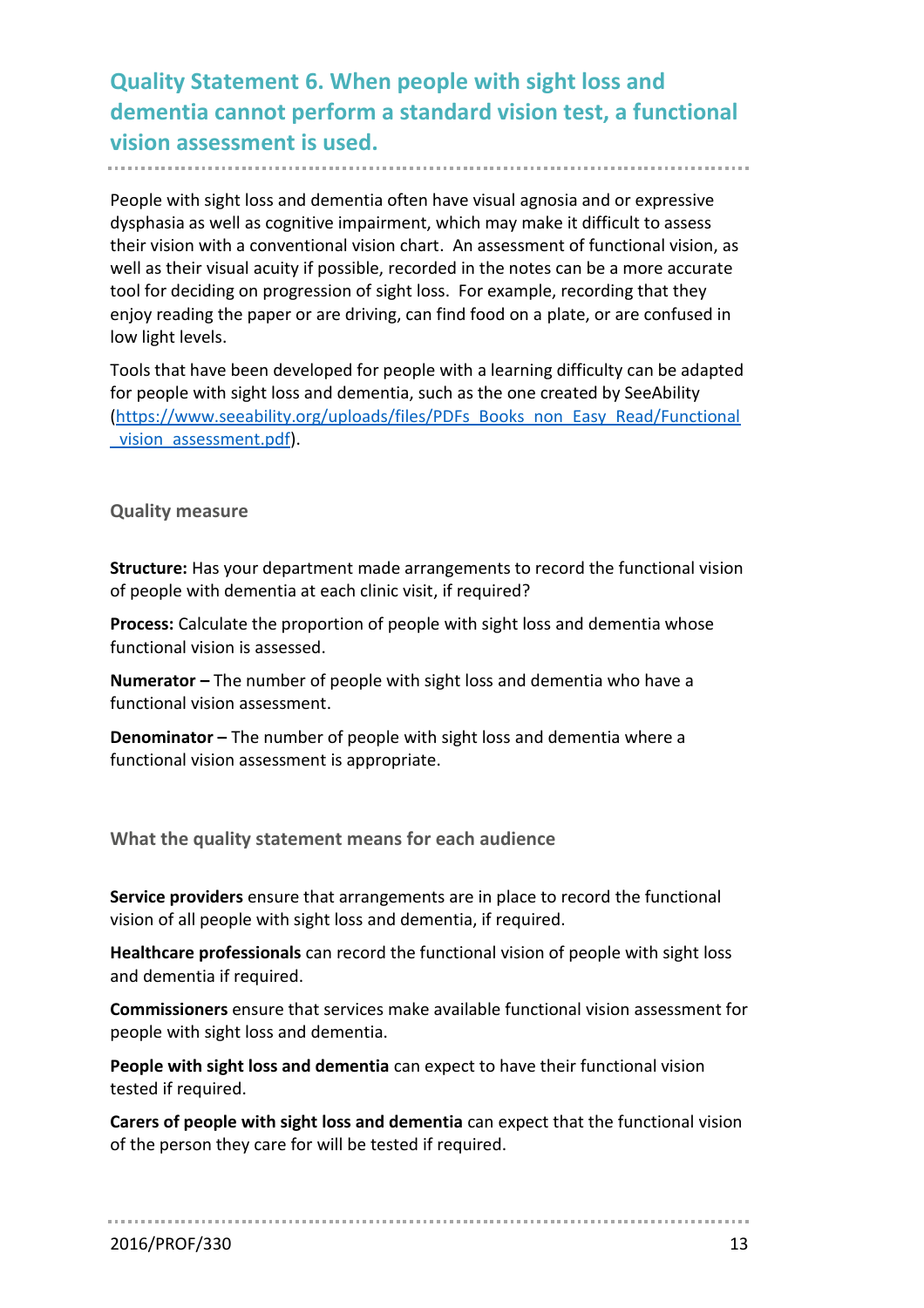**Data source**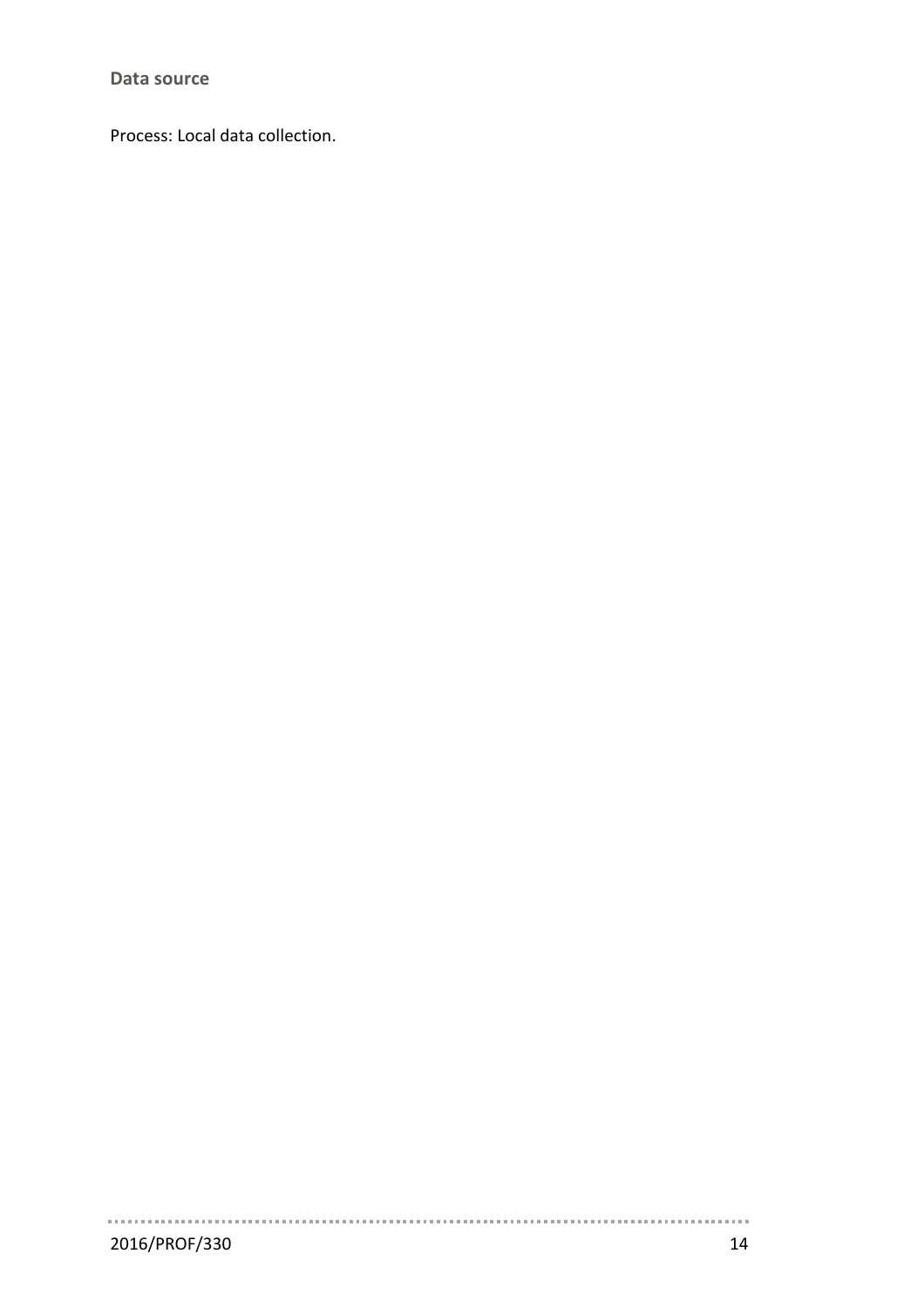## **Quality Statement 7. People with sight loss and dementia are referred to local support services via agreed pathways.**

People living with sight loss and dementia have multi-factorial and complex needs requiring a variety of different agencies to provide coordinated care. Referring or signposting people with sight loss and dementia to local support services such as the memory clinic, general practice, low vision clinic, vision rehabilitation services or voluntary sector providers can greatly help. Certifying an individual as either sight impaired (partially sighted) or severely sight impaired (blind), using a Certificate of Vision Impairment (CVI) (BP1 in Scotland and A655 in Northern Ireland) is a route for someone with sight loss to be brought to the attention of social care services. An Eye Clinic Liaison Officer (ECLO), or Sight Loss Adviser, can greatly help in facilitating this.

#### **Quality measure**

**Structure:** Has your department made arrangements to ensure people with sight loss and dementia are issued with a CVI, if appropriate, and referred to local support services?

**Process:** Calculate the proportion of people with sight loss and dementia who are issued with a CVI, if appropriate, and referred to local support services.

**Numerator –** the number of referrals of people with sight loss and dementia who are issued with a CVI and referred to local support services.

**Denominator –** the number of people with sight loss and dementia attending the department.

**What the quality statement means for each audience**

**Service providers** ensure that arrangements are in place for staff to issue a CVI, if appropriate, and refer people with sight loss and dementia directly to local support services.

**Health care professionals** understand and act on protocols for issuing a CVI and referring people with sight loss and dementia to local services.

**Commissioners** ensure that services are set up to support issuing a CVI, if appropriate, and referral from the department to local support services.

**People with sight loss and dementia** can expect to be issued with a CVI, if appropriate, and referred to local support services from the department, when appropriate.

**Carers of people with sight loss and dementia** can expect the person they care for to be issued with a CVI, if appropriate, and referred to local support services.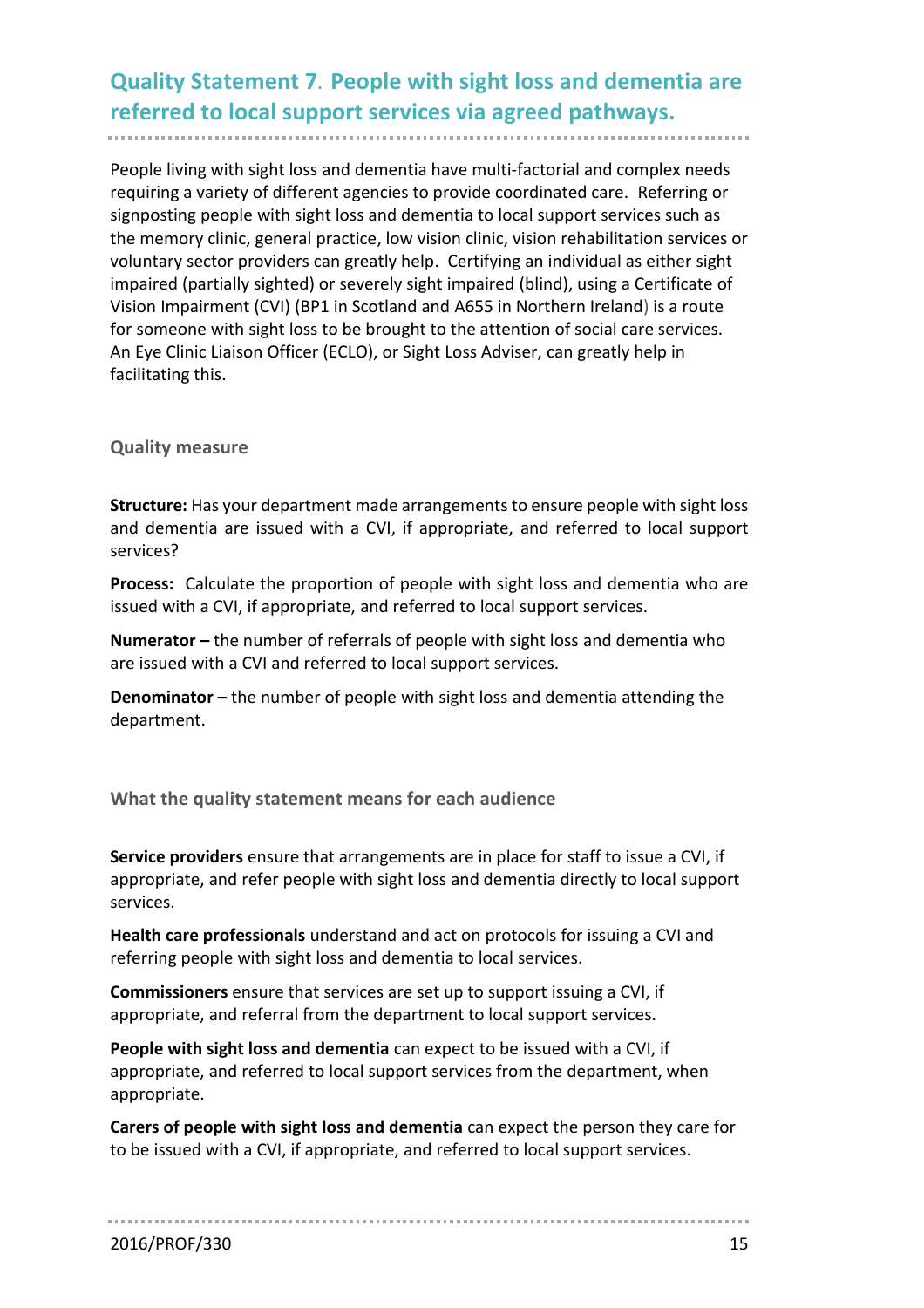**Data source**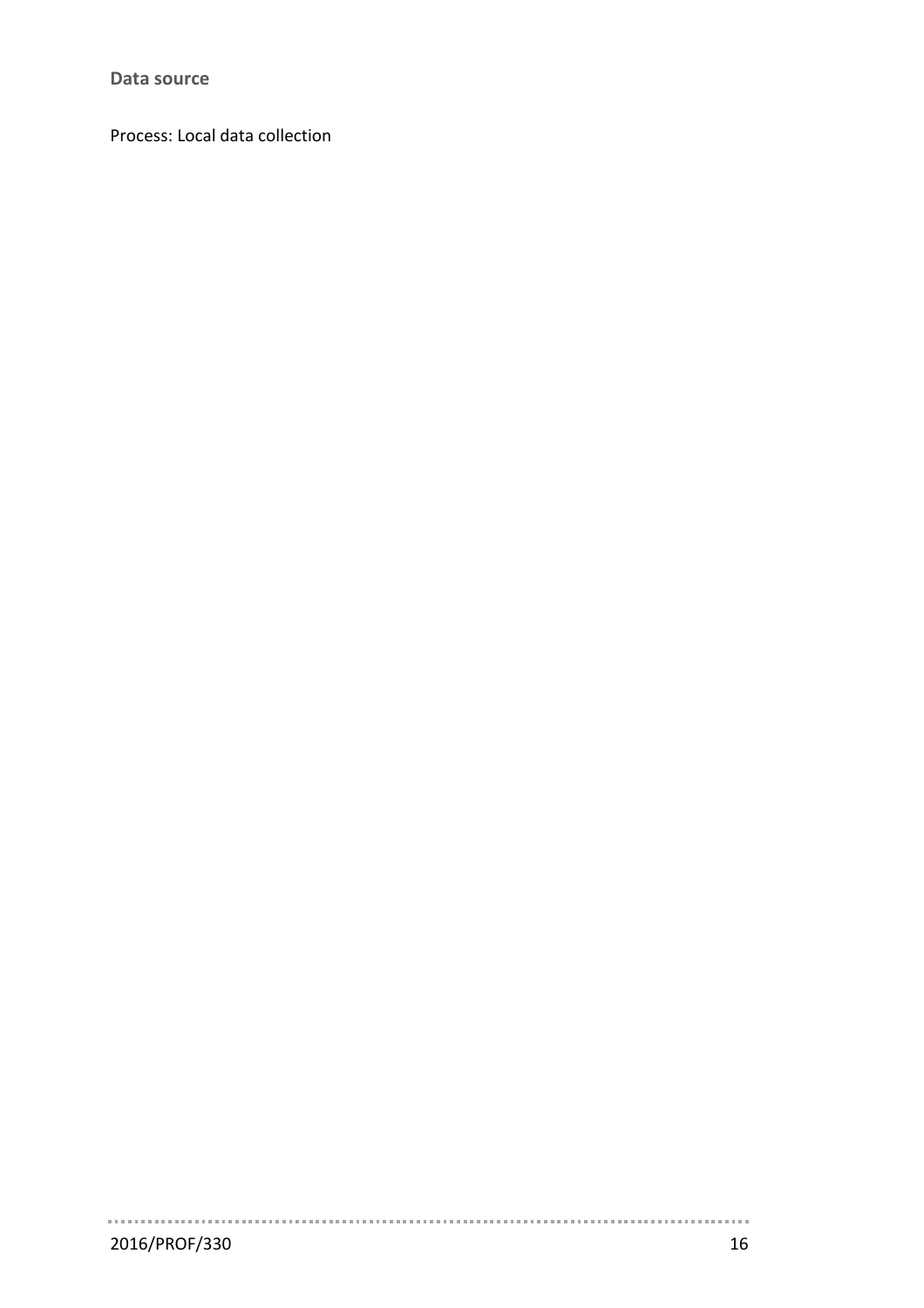## **References**

Alzheimer's Society (2014a). Dementia 2014 Opportunity for Change. Alzheimer's Society, London.

Alzheimer's Society (2014b).Types of dementia. **[www.alzheimers.org.uk/site/scripts/documents.php?categoryID=200362](http://www.alzheimers.org.uk/site/scripts/documents.php?categoryID=200362)**. Accessed 28th June 2015.

Alzheimer's Society (2015). Statistics. **[www.alzheimers.org.uk/site/scripts/documents\\_info.php?documentID=341](http://www.alzheimers.org.uk/site/scripts/documents_info.php?documentID=341)**. Accessed 24th November 2015.

RNIB (2013). Sight Loss 2013. RNIB, London.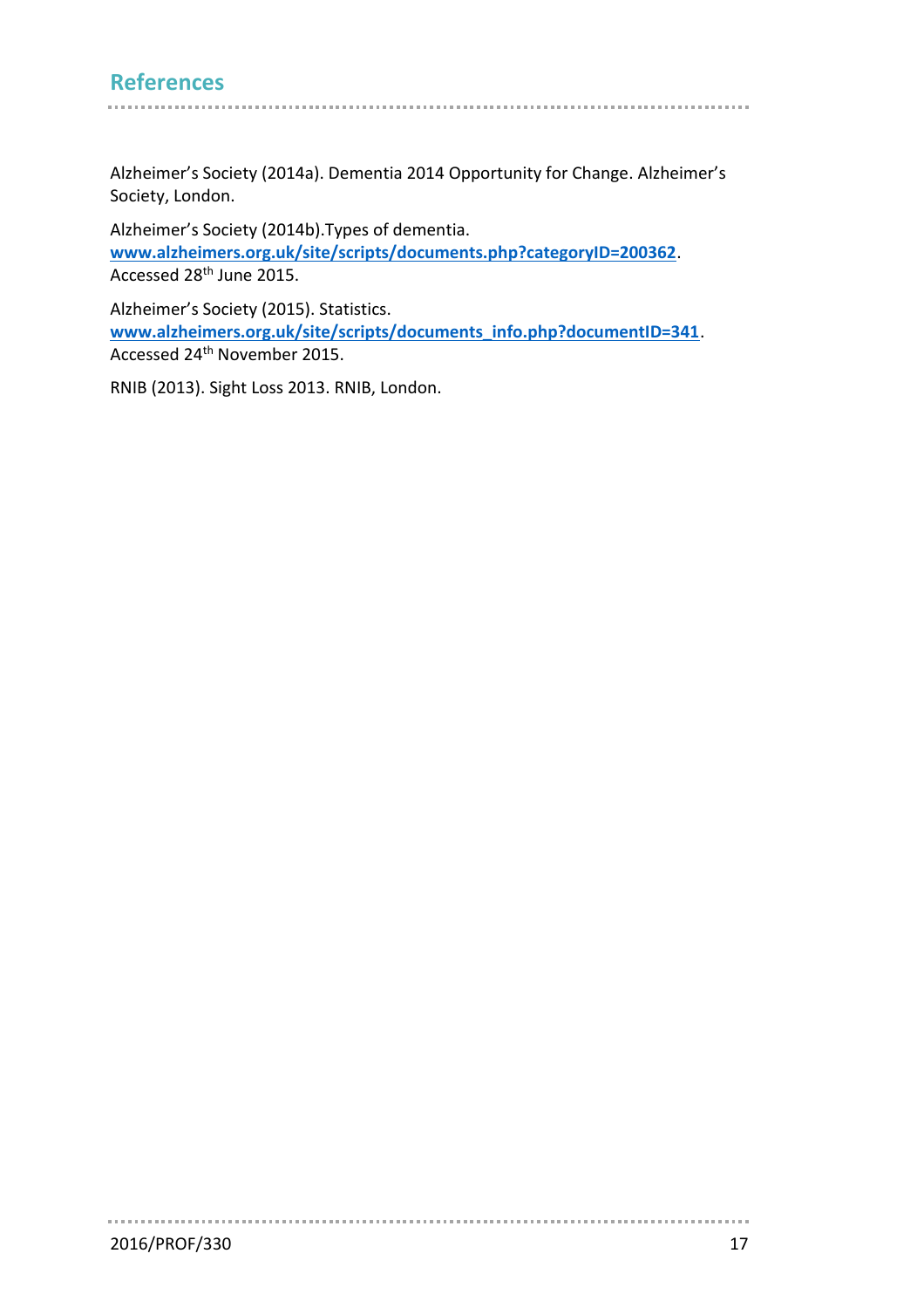## **Appendix 1 Members of the VISION 2020 UK Dementia and Sight Loss Interest Group Committee.**

| Royal College of Ophthalmologists           | <b>Paul Ursell</b>                  |
|---------------------------------------------|-------------------------------------|
| <b>Thomas Pocklington Trust</b>             | Catherine Dennison, Suzy<br>England |
| <b>College of Optometrists</b>              | <b>Martin Cordiner</b>              |
| Alzheimer's Society                         | Haran Sivapalan                     |
| Association of British Dispensing Opticians | Jennifer Brower                     |
| <b>Macular Society</b>                      | Jessica Murray                      |
| <b>RNIB Cymru</b>                           | Ansley Workman, Jo Lawson,          |
| <b>RNIB</b>                                 | Julia Barrand, Matthew Athey        |
| <b>RNIB Scotland</b>                        | June Neil                           |
| <b>Wilberforce Trust</b>                    | Marilyn Bentham                     |
| <b>VISION 2020 UK</b>                       | Matt Broom, Mercy<br>Jeyasingham    |